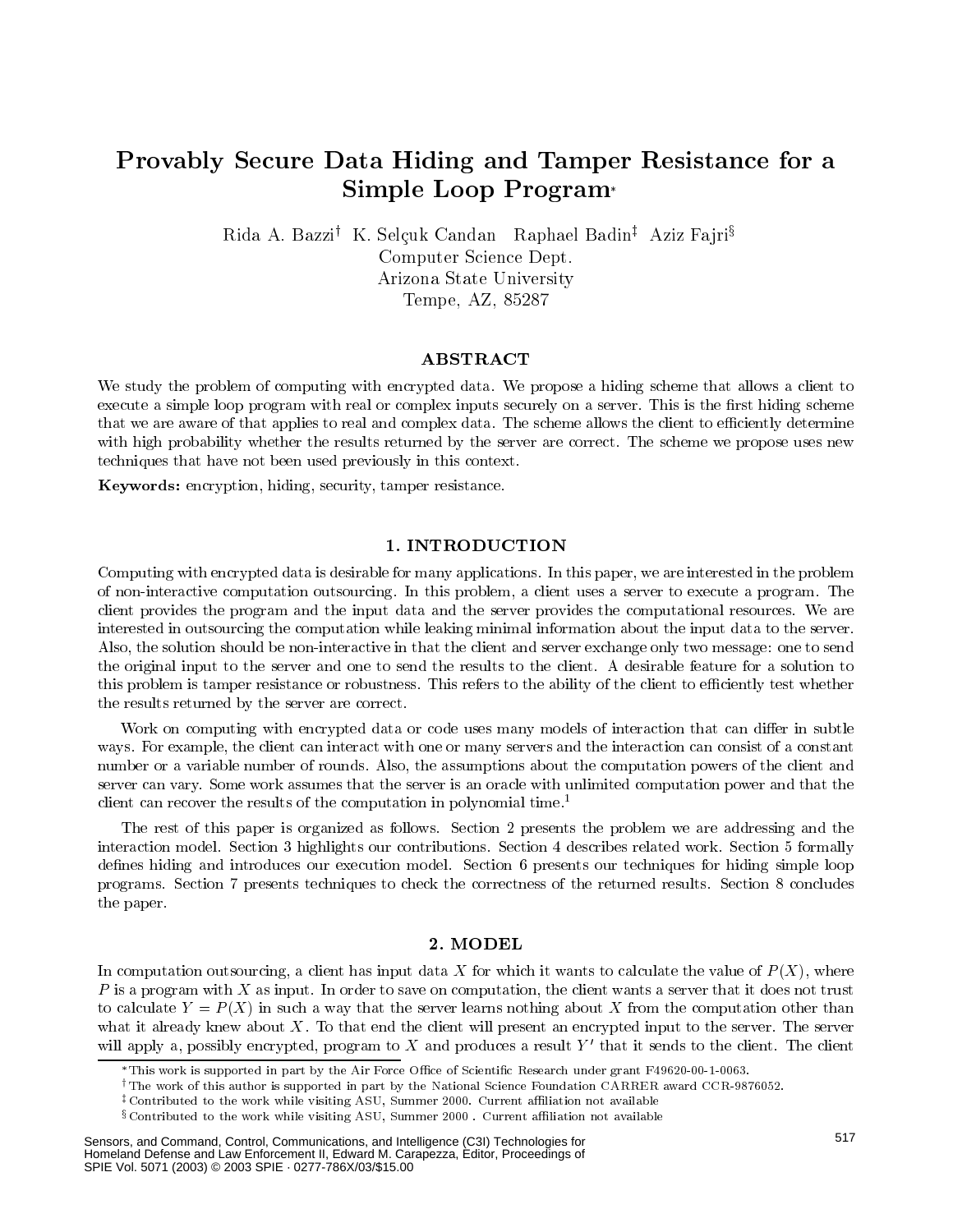should be able to decrypt Y' to obtain the output  $Y = P(X)$  - computation outsourcing. The client should also be able to tell with high probability that the output it calculates is correct - robustness. In order for such a scheme to be useful, it should provide computation savings to the client. The overhead of the scheme can be divided into the following parts. First, there is the time of encrypting X and decrypting  $Y'$  which should be smaller than the time to calculate  $P(X)$  by the client. Second, if robustness is provided, then the time to encrypt X and decrypt  $Y'$  added to the time needed to determine that the result is correct must be smaller than the time needed to calculate  $P(X)$  by the client.

In addition, in schemes that require the program to be encrypted, there is the time to encrypt the program. In some schemes, such encryption is done only once, in which case that cost is an *initialization* cost. In general, we will not be concerned with initialization cost, but we will describe it for our schemes.

We require our schemes to be non-interactive. This means that the client sends only one message to the server and the server replies with only one message to the client. Non-interactive schemes are desirable because they have low communication overhead.

Another overhead introduced by hiding schemes are message size and memory overhead. The size of the messages exchanged by the client and server should be small. Also, a hiding scheme should not introduce a large memory overhead at the client side.

In our model, we are not much interested in the overhead at the server side as we assume that the server has large computation resources.

In our setting, we are only interested in hiding the data, so we assume that the server has access to the program and the encrypted data but not to the original data. Also, the client will be generating some local random keys used in encryption. Those keys are private to the client and are not communicated to the server.

### 3. RESULTS

We propose a non-interactive scheme to provide data hiding for a program of the form

where X is a complex input vector over  $C^n$ , l is an variable integer input, and M is a  $n \times n$  complex matrix. The scheme allows a client to encrypt  $X$  without leaking any information about it to the server. Unlike other proposed schemes, our scheme allows a client to determine eciently and with high probability whether the results returned by the server are correct or not. The scheme is non-interactive; the client sends only one message to the server and the server sends only one message to the client. This is the first hiding scheme that we are aware of that apply to real and complex inputs. Other hiding schemes typically assume that the inputs are elements of  $Z/mZ$  which reduces their applicability. While our results apply to a simple class of loop programs, the techniques we develop are interesting on their own.

The encryption cost of the scheme is of the order  $n^{\perp}$  and is independent of  $\ell^{\perp}$ . The execution time of the program is  $ln^2$  or  $T(n)$ lg l, where  $T(n)$  is the execution time of an algorithm to square the matrix M. The time  $m$  is obtained by applying a straightforward execution of  $\iota$  iteration each requiring  $n$  - operations. The time  $T(n)|g|l$  is obtained by calculating  $M^l$  and then multiplying the result with X. If l is large, in both cases there are large saving in computation for the client.

It should be clear that a simple way to hide the input for our program is to have the server calculate  $M<sup>l</sup>$ and send the result to the chem. This has two drawbacks. First, the communication complexity is  $n$  -to send a matrix instead of n to send a vector. Second, it is not clear in that case how the checking for correctness can be achieved.

Another interesting problem that can be solved with our scheme is that of joint computation between the client and server. In that problem, there is a function  $f$  with two inputs that the client and server want to calculate. One input is provided by the client and one by the server. The calculation should be done is such

 $\P$  We will discuss initialization costs in Section 8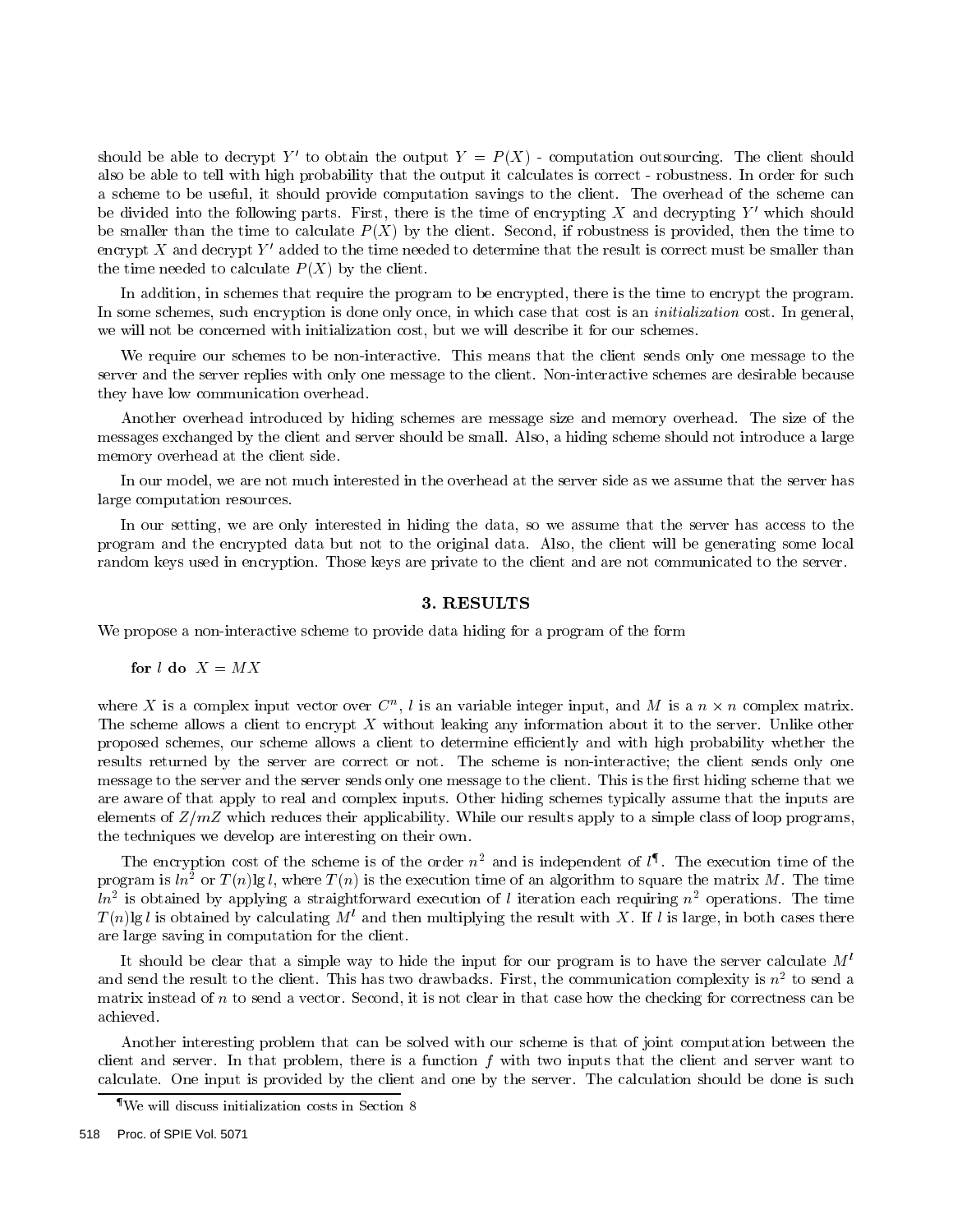a way that the client and serevr learn nothing about the other's input except what they can deduce from the computed value. In our setting, if l is provided by the server, then the client and server to compute  $f(X, l) = M^{\dagger} X$ without leaking any information the client or server other than what they can deduce from the value of  $M<sup>t</sup>X$ . This setting was also considered by other researchers.<sup>10</sup> This alternative view of the problem further rules out the the simple solution of having the server send  $M<sup>l</sup>$  to the client.

An important difference between our result and other data hiding results is that our results apply to plynomialtime programs. Other results apply to problems not known to have polynomial-time solutions. Further discussion of the efficiency of the scheme is provided in Section8.

# 4. RELATED WORK

Related works differs greatly in the assumption they make. Sander and Tschudin<sup>9</sup> consider the problem of code hiding and use homomorphic encryption functions to hide polynomials. Their encryption schemes are efficient, but their scheme has some major weaknesses. For instance, the host can tell which coefficients are equal to zero. Also, if two coefficients are equal, then the corresponding encrypted coefficients will also be equal. Furthermore, they do not consider the statistical properties of the coefficients in their solution, and their argument for the security of their solution is informal. Formal theoretical work on input hiding was done by others.<sup>1,7</sup> Feigenbaum<sup>7</sup> considers the problem of encrypting problem instances. In her work, she attempts to hide the input to a function, but does not hide the function itself. Also, she does not give a formal definition of what hiding means. The results of Feigenbaum<sup>7</sup> were later refined<sup>1</sup> and formal definitions of hiding and information leakage is proposed. We generalize those definitions in this paper. In the previous definitions," it is assumed that the owner of the code has polynomial-time computing power and that the host is an oracle with unlimited computing power. This leads to some hiding solutions for some problems in which the owner hide polynomial-time functions by calculating the answer locally. This is particularly appealing from a complexity point of view, but the approach foes not satisfactorily address the problem of instance hiding for problems that have polynomial-time solutions. In some other work,<sup>3</sup> a general hiding scheme for boolean functions is presented. Unfortunately, the scheme uses a standard representation of boolean function that can introduce an exponential overhead, which makes it impractical. Also, the scheme only applies to boolean functions and not to general tunctions. A drawback of the models we describe above<sup>-,</sup> and models used by other researchers is that they allow a polynomial number of communication rounds between the host and the owner of the code. A different approach is taken by Schneider,<sup>11</sup> where it is assumed that up to  $t$  machines in the system are malicious. Faulty platforms are detected by replicating the agent computation and executing them on different hosts. Results are obtained by collecting the results and the use of voting. The solution uses interesting encryption techniques to make sure that faulty machines cannot collude to spoof results. The work of Schneider<sup>11</sup> does not consider techniques for providing tamper resistance. Sander et. al<sup>10</sup> solve a problem related to data and code hiding. In their problem, the client has a private input x and the server party has a private function f. The goal is to calculate  $f(x)$  non-interactively without leaking any information about x to the server or f to the client, other than what can be inferred from the value of  $f(x)$ . They provide a check of correctness that requires the client to provide the server with 3l inputs (most of them with known output values) to reduce the probability of successful cheating to  $3^{-l}$ . The call their technique witness-based function checking.

Aucsmith2 proposed interesting code obfuscation techniques, but does not study formally their security properties. Work on code obfuscation tends to be informal and ad hoc and lacks the rigor that our approach presents. There is a lot of work on code obfuscation,<sup>4-6</sup> but we do not discuss it because it is not relevant to provable code hiding and tamper resistance techniques.

## 5. CODE AND DATA HIDING

#### 5.1. Execution Model

To execute a program  $P$  on an input  $x$ , the client sends the encrypted program  $P'$  and the encrypted input x' to the remote host (server). The host then sends the encrypted output  $y' = execution(p', x')$  to the client and the client decrypts y' to obtain  $y = execution(p, x)$ . In our model, the client knows all the information about the input and the program. We adopt a standard information-theoretic model for hiding. We model the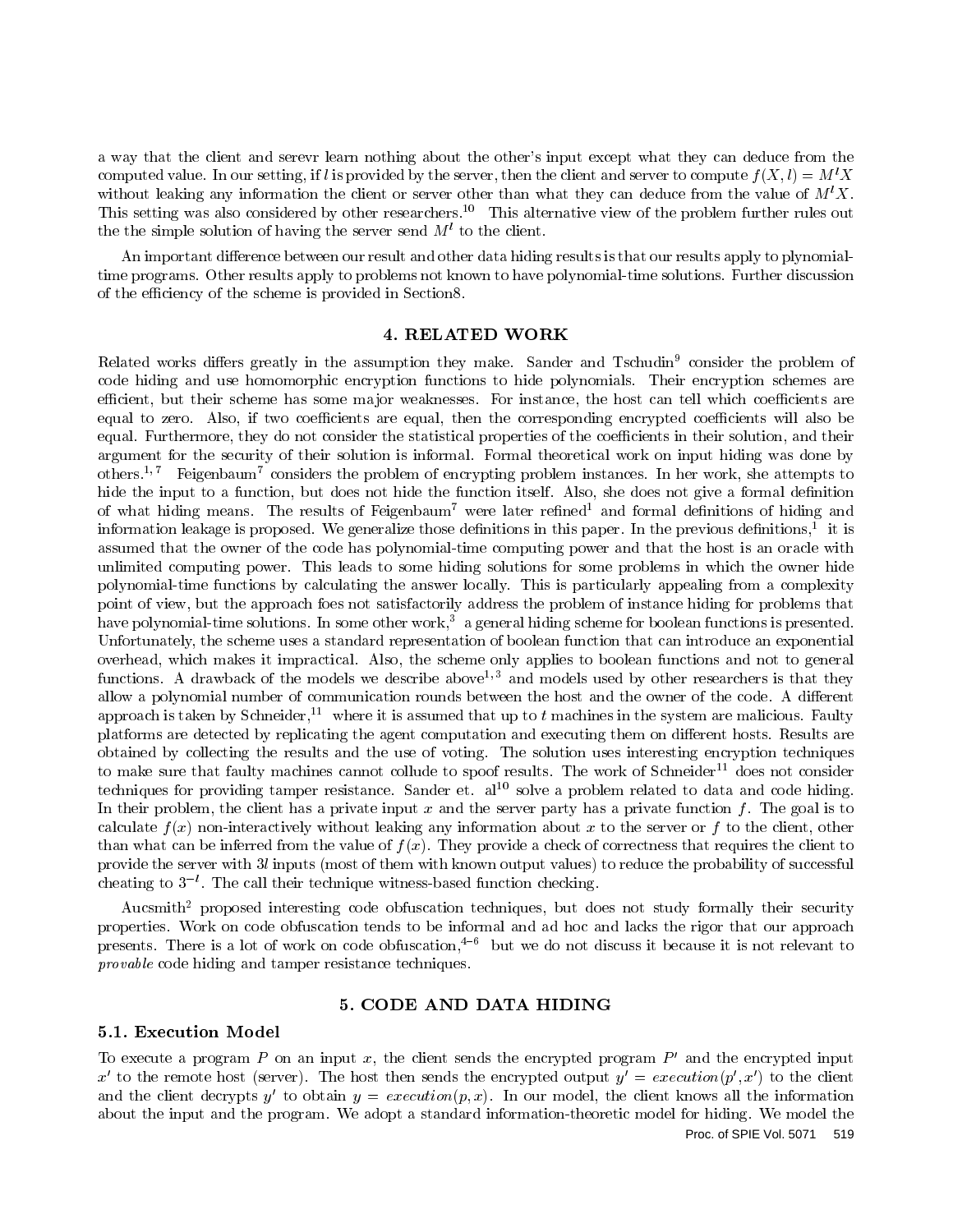adversary's knowledge about the client's program/input as a probability space over the set  $\Pi/E$  of all possible program/input pairs. This space is defined by a probability distribution. An input is a vector of real or complex values and a program is a string from a set of valid strings. In general, we would expect that the probability distribution be equal to zero for most program/input pairs and only a subset of inputs and programs would have a positive probability distribution.

In our results, we only provide input hiding. Therefore, when we prove that our scheme does not leak information about the input, we assume that the server knows the source program, the encrypted program and the encrypted input. The hiding guarantees we provide apply even if the server has access to an unbounded number of encrypted inputs.

We assume that the client has access to a cheap source of randomness that produces real numbers according to the normal distribution. In practice, data is discrete and an approximation of this source can be used.

Without loss of generality we assume that the inputs and outputs have the same domain  $E$ . Let  $\Pi$  be the set of all possible programs under consideration (with inputs and outputs in  $E$ ). We use the ' symbol to denote the encrypted domains. So E' is the set of encrypted inputs and outputs and  $\Pi'$  is the set of encrypted programs. In our definition, encryption generates keys that are used in decryption. We denote the key space by  $K$ . In some schemes, we need to generate two keys, one for the code (program) and one for the data (input or output). We denote the data key space by  $K_d$  and the code key space by  $K_c$ .<br>We are interested in developing hiding schemes that leak no information about the input. We express

information about the input as a property of the input, which is simply a function of the input.

#### 5.2. Hiding function

DEFINITION 5.1. A computation hiding function is a randomized function  $f$  :  $\Pi \times E \to \Pi' \times E' \times K$  such that there exists a decryption function df :  $E^{\prime} \times K \rightarrow E$  such that

$$
\forall (x, p) \in E \times \Pi \quad y = df(y', k),
$$

where  $(p', x', k) = f(p, x), y = p(x),$  and  $y' = p'(x')$ .

In the definition, we explicitly model the private key  $k$  that can be used in the decryption. The host only sends  $p'$  and  $x'$  to the server.

The definition of a computation hiding function allows for the program to be encrypted differently for different inputs. Hiding functions in which the program is encrypted the same way for all inputs are of special interest. We call such functions *separable computation hiding functions*. Separable hiding functions are best described with two hiding functions, one for code and one for data.

DEFINITION 5.2. A code hiding function is a randomized function  $f_c$  :  $\Pi$   $\rightarrow$   $\Pi'$   $\times$  K  $_c$ .

DEFINITION 5.3. A data hiding function associated with a code hiding function  $f_c$  is a randomized function  $f_d$  :  $\Pi \times E \times K_c \to E' \times K_d$  such that there exist a decryption function  $df$  :  $E' \times K_d \to E$  such that

$$
\forall (x, p) \in E \times \Pi \quad y = df(y', k_d),
$$

where  $(p', k_c) = f_c(p), (x', k_d) = f(p, x, k_c), y = p(x),$  and  $y' = p'(x')$ . The pair  $(f_c, f_d)$  naturally defines a separable computation hiding function, so we abuse notation and write  $f = (f_c, f_d)$ .

We are interested in hiding functions that leak little or no information about the code or input.

DEFINITION 5.4. A computation hiding function f leaks at most property  $\wp$  of input x for a given program p if x is independent of  $(x', p')$  relative to  $\wp$ . In other words the conditional probability of x given  $\wp$  is equal to the conditional probability of x given  $\varphi$ , and  $(x', p')$ .

We are interested interested in hiding functions that do not leak information about the input even if the server has many encrypted input values.

DEFINITION 5.5. A computation hiding function f that leaks at most property  $\wp$  of input x for a given program p has memory m if x is independent of any sequence  $(x_1', p_1')$ ,  $(x_2', p_2')$ ,...  $(x_1', p_1'')$  relative to  $\wp$ , where  $x_1, \ldots, x_m$ 520 Proc. of SPIE Vol. 5071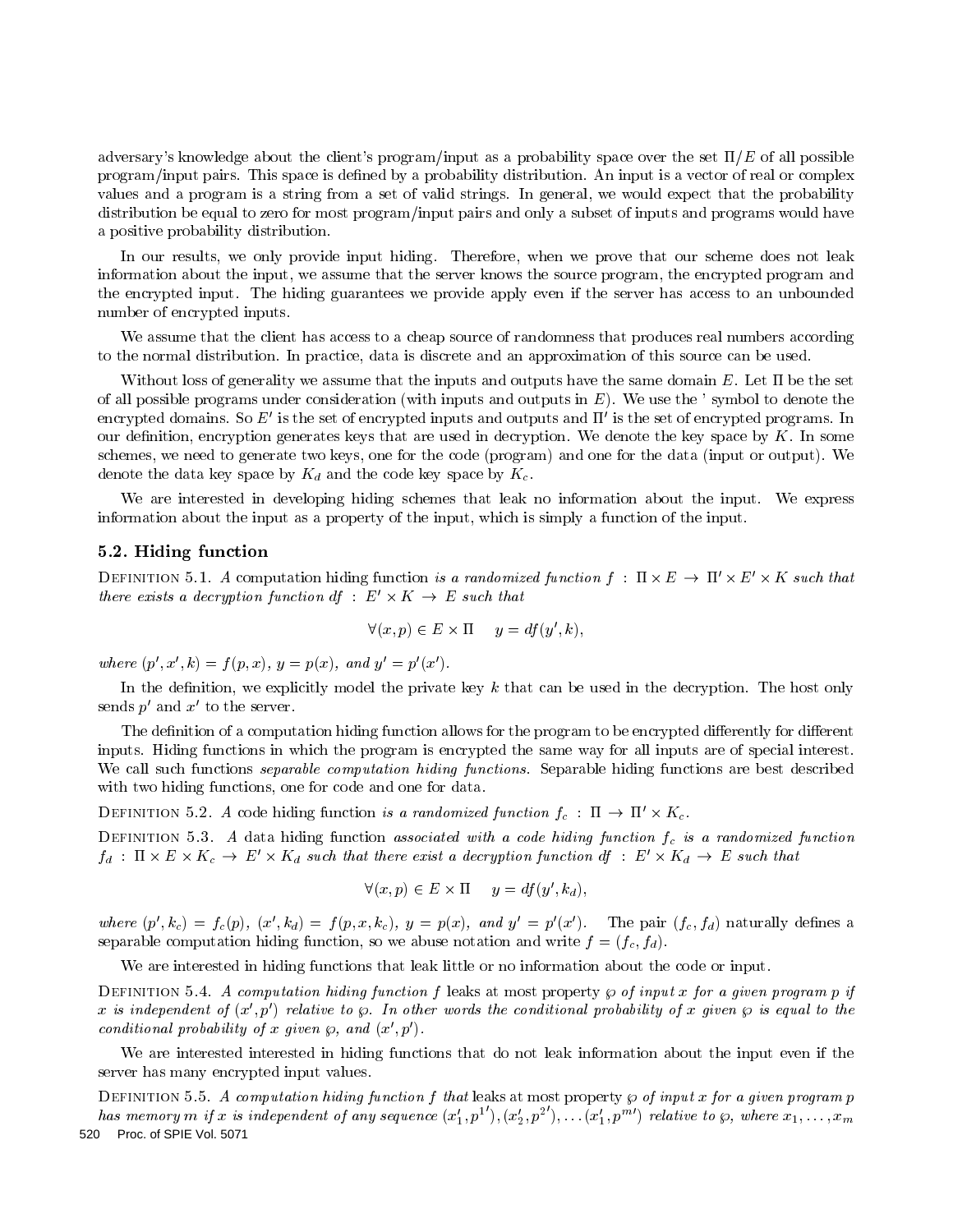are the encyprions of inputs  $x_1,\ldots,x_m$  and  $p^{1'}$ ,  $\ldots,p^{m'}$  are the corresponding encryptions of program p. Similarly we can define what it means for a computation hiding function leak a at most a property  $\wp$  of a program. The hiding scheme we present has infinite memory.

#### 5.3. Correctness Check

We are interested in hiding functions that enable the client to efficiently determine whether the returned results are correct or not. While it is always possible to determine the correctness of the result by executing the program on the client, this clearly is not efficient. In order to test the correctness of the result efficiently we allow the test to be incorrect with small probability.

DEFINITION 5.6. A check for correctness associated with a hiding function f and a program p is a randomized function  $C_{(f,p)}$ :  $E \times E' \times K \rightarrow \{true, false\}$ 

For the case where f is separable, K is replaced with  $K_c \times K_d$  in the mapping above. We are interested in checks of correctness that are accurate.

DEFINITION 5.7. A check of correctness is accurate with accuracy a if  $\forall (x, p)$   $C_{(f,p)}(x,p'(x')) = true$  and  $pr(y' \neq p'(x') | C_{(f,p)}(x, y') = true)$  < a). Note that in the definition of accuracy, both the hiding function (which is randomized) and the check for correctness (which is also randomized) contribute to the probability.

### 6. HIDING SCHEME FOR A SIMPLE LOOP LINEAR PROGRAM

A simple linear loop program  $P(x, l)$  is a program of the form

 $f \circ f$  and  $f \circ f$  is a matrix  $f$  and  $f$  and  $f$  and  $f$  and  $f$  and  $f$  and  $f$  and  $f$  and  $f$  and  $f$  and  $f$  and  $f$  and  $f$  and  $f$  and  $f$  and  $f$  and  $f$  and  $f$  and  $f$  and  $f$  and  $f$  and  $f$  and  $f$  and  $f$  and

where X is a vector of n dimensions and M is a  $n\times n$  matrix. The parameter l is the number of iterations of the for loop. The output of the program is M<sup>l</sup> :X. We assume that X is independent of M and l. In other words  $P(X \mid M \cap l) = P(X).$ 

In this section we present a hiding scheme that leaks at most the size of the input X and with memory  $\infty$ . The scheme is complicated, so we start by presenting an outline.

The idea of the scheme is simple. Instead of sending X to the server, the client sends X' such that  $X' = A.X$ , where A is an invertible matrix that commutes with M. Instead of calculating  $Y = M^t X$ , the server calculates  $Y = M \cdot A$ . So,  $Y = M \cdot A \cdot A = A \cdot I$ . The chemican recover Y by multiplying Y with  $A$ , The goal is to hide X by multiplying it with A, so that the server cannot learn anything about X from the value of  $X'$ .

The simple idea of the scheme does not work for all input values. The simple idea only works for inputs such that P:X contains no zero entries, where P is the Jordan transformation matrix of M (P  $^+$  M  $^+$  is the Jordan  $^+$ canonical form of  $M$ ). For inputs such that  $P.X$  contains zero entries, we change the scheme so that the input X is split into two input Y and Z such that  $P.X$  and  $P.Y$  contain no zero entries.

Also, the simple idea will leak some information about the input, namely the maximum of the ratios of pairs of entries of P.X. Again, we change the scheme so that the input X is split into two inputs Y and Z each with a maximum ratio equal to 2 independently of X.

In proving that the scheme does not leak any information about the input  $X$ , we assume that the server knows  $M, l, X'$ , and the form of the program.

As a first step, our goal is to prove the following theorem.

THEOREM 6.1.  $pr(X \mid M \cap l \cap X') = pr(X)$ . In other words, the server does not learn any information about X given the values of M, l, and X', which is all the information it has available. Since M, l and X are independent, the theorem is equivalent to:

THEOREM 6.2.  $pr(X \mid X') = pr(X)$ . This theorem does not prove that the hiding scheme has infinite memory. Our real goal is to prove the following theorem.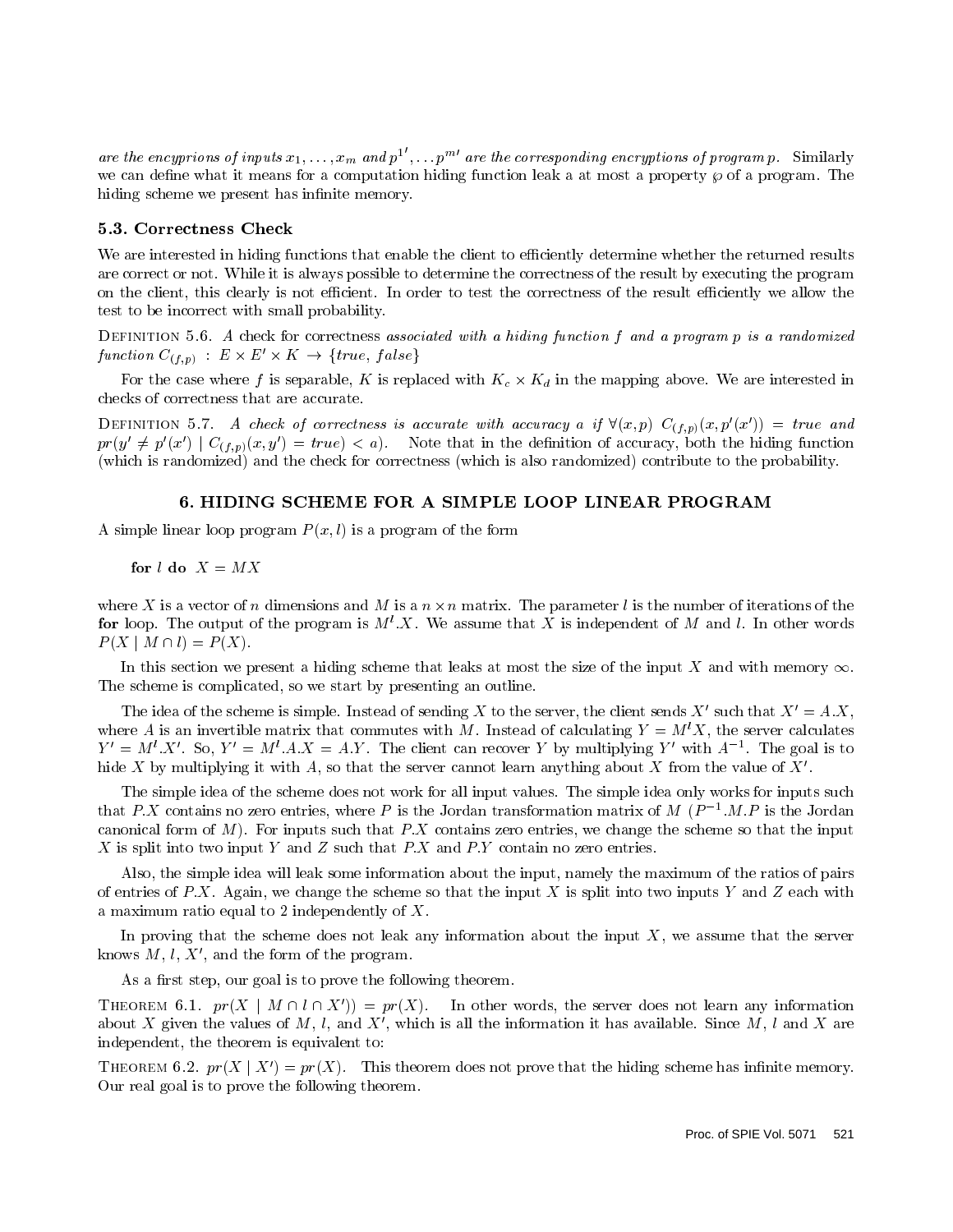THEOREM 6.3.  $pr(X \mid M \cap l \cap X' \cap X'_{1} \cap ... \cap X'_{m}) = pr(X)$ , where  $X'_{1},...,X'_{m}$  is an arbitrary sequence of encrypted inputs. In other words, the server does not learn any information that it does not already know about X given M, l, the encrypted input X' and any number of encrypted inputs. Given the independence of M, l and  $X$ , the theorem is equivalent to

THEOREM 6.4.  $pr(X \mid X' \cap X'_{1} \cap ... \cap X'_{m}) = pr(X)$ , where  $X'_{1},...,X'_{m}$  is an arbitrary sequence of encrypted inputs.

### 6.1. Commuting Matrices

The encryption scheme uses a matrix A that commutes with  $M$ . The set of matrices commuting with  $M$  can be expressed as a function of M using the Jordan normal form of  $M$ . We start by recalling the definitions of Jordan normal form and Toeplitz matrices.

$$
P.J.P^{-1} \text{ where } J = \begin{pmatrix} J_1 & & \\ & \ddots & \\ & & J_p \end{pmatrix} \text{ and } \forall s \in [1, p] \ \ J_i = \begin{pmatrix} \lambda_s & 1 & & \\ & \ddots & \\ & & \ddots & \\ & & & 1 \\ & & & & \lambda_s \end{pmatrix}.
$$

The numbers  $\lambda_1, ..., \lambda_p$  are the eigenvalues of M. The matrix  $J_s \in C^{k_s \wedge k_s}$  is the Jordan block of the Matrix M corresponding to the eigenvalue  $\lambda_s$ . The only non-zero entries of J belong to the Jordan blocks. We call the matrix P the Jordan transformation matrix of M.

An upper-triangular Toeplitz matrix  $A \in C^{n \times n}$  is a matrix of the form:

$$
A = \left[ \begin{array}{cccc} \alpha_0 & \cdots & \alpha_{n-2} & \alpha_{n-1} \\ 0 & \ddots & & \vdots \\ \vdots & & \ddots & \vdots \\ 0 & \cdots & 0 & \alpha_0 \end{array} \right]
$$

We note that the product of two upper triangular Toeplitz matrices of the same size is also a Toeplitz matrix. Also upper triangular Toeplitz matrices of the same size commute.

Now we are ready to give the statement of the Commuting Theorem.

THEOREM 6.5.° If  $M \in C^{n \times n}$  and  $M = P. J. P^{-1}$  where J is the Jordan canonical form of M, then a matrix A commutes with M if and only if it is of the form  $A = P.Y.P^{-1}$  where  $Y = [Y_{st}], 1 \leq s, t \leq p$ , is matrix that is consistent with the partition of J into Jordan blocks, and where  $Y_{st} = 0$  for  $\lambda_s \neq \lambda_t$  and  $Y_{st}$  is of the forms (a), (b), or (c) if  $\lambda_s = \lambda_t$ .

(a) if  $k_s = k_t$  then  $Y_{st}$  is an upper-triangular Toeplitz matrix of size  $k_s = k_t$ .

(b) if 
$$
k_s < k_t
$$
 then  $Y_{st} = \begin{bmatrix} 0 & Y_{k_s} \end{bmatrix}$ 

(c) if  $\alpha$  if  $\alpha$  if  $\alpha$  if  $\alpha$  if  $\alpha$  if  $\alpha$  if  $\alpha$  $\left[\begin{array}{c} Y_{k_t} \ 0 \end{array}\right]$ , where  $Y_{k_s}$  and  $Y_{k_t}$  are upper triangular Toeplitz matrices of size  $k_s$  and  $k_t$ respectively.

The commuting theorem gives the general form of an invertible matrix A commuting with M. For our purposes, we restrict our attention to matrices of the form  $A = P J_A P^{-1}$ , where  $J_A = [J_A^{st}]$ ,  $1 \leq s, t \leq p$ , and  $J_A^{ss}$  is an upper triangular Toeplitz matrix of size  $k_s$  and  $J_A^{st} = 0$  if  $s \neq t$ .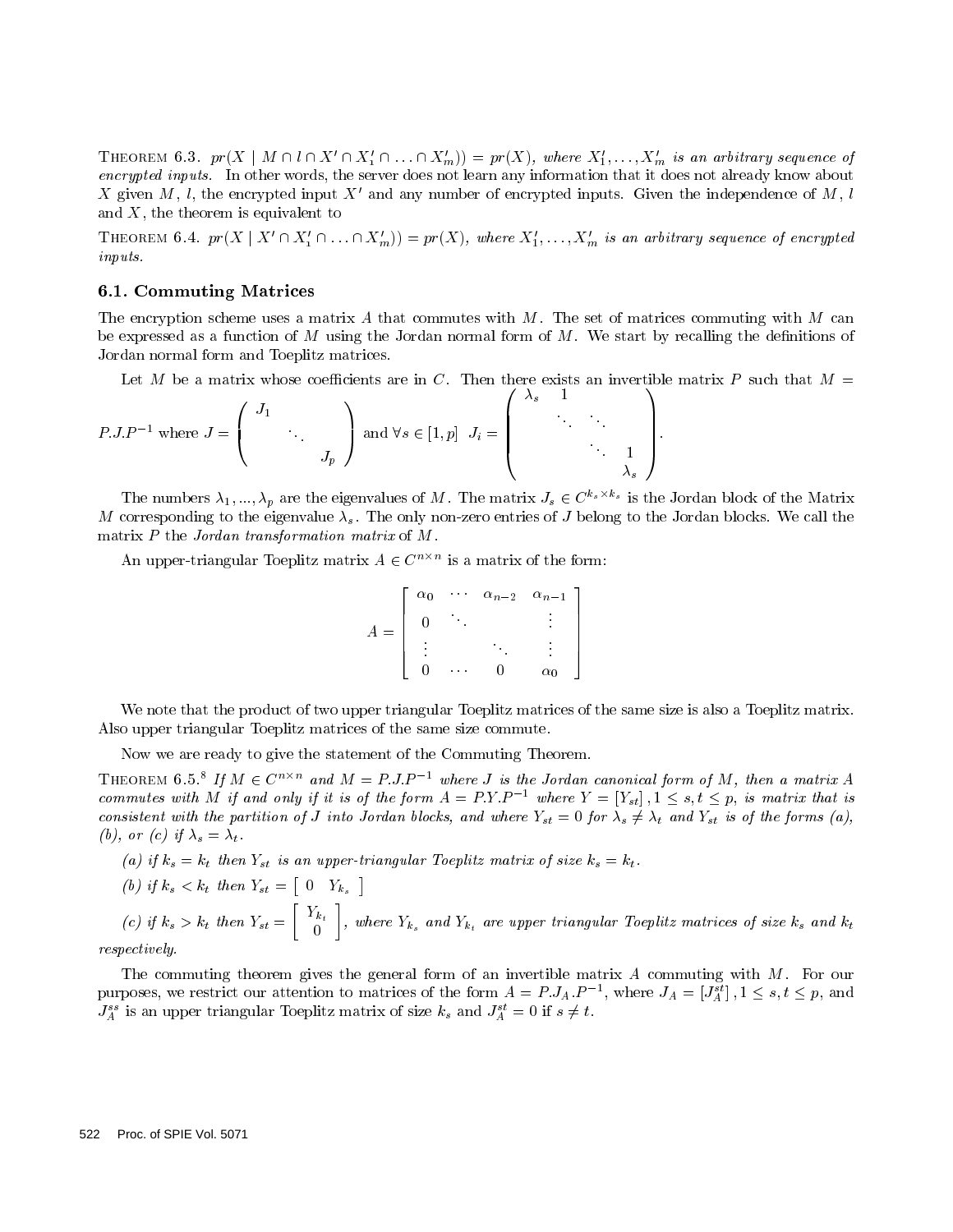#### 6.2. Choosing  $A$

In this section we show how to chose  $A$  so that  $X$  and  $X'$  are independent.

The proof is in three main steps. First we assume that  $P.X$  has no zero coefficients, where  $P$  is such that  $M = P.J.P^{-1}$  and J is the Jordan form of M. We show that A can be chosen according to a particular probability distribution so that the distribution of  $X'$  depends minimally on X. Second, we show how to split the input to handle cases where  $P.X$  has zero entries. Third, we show how to split the input so that the probability distribution of  $X'$  is completely independent of X.

The first step is to find a distribution of A that guarantees that  $X'$  is minimally dependent on X (in a sense that will become clear below). We start by recalling properties of normal distributions and introduce quasi-normal distributions.

A well-known result about normal distributions is that the linear combination of random variables following different normal distributions is a random variable following a normal distribution whose parameter can be expressed as a linear combination of the parameters of the original distribution:

$$
\begin{cases}\n\alpha_1 \sim \aleph(m_1, \sigma_1^2) \\
\alpha_2 \sim \aleph(m_2, \sigma_2^2) \\
\vdots \\
\alpha_n \sim \aleph(m_n, \sigma_n^2)\n\end{cases}\n\Rightarrow\n\sum_{i=1}^n a_i \alpha_i \sim \aleph(\sum_{i=1}^n a_i \cdot m_i, \sum_{i=1}^n a_i^2 \cdot \sigma_i^2),
$$

where  $\sim$  denotes "follows the law" and  $\aleph(m, \sigma^2)$  denotes a normal distribution with mean m and standard deviation  $\sigma$ .

In our results we need to use random variables that follow a modied normal distribution in which the value zero is never generated. We denote such a distribution with  $\aleph_0(m, \sigma)$  and we call it quasi-normal distribution. As for normal distributions, the linear combination of random variables following different quasi-normal distributions is a random variable following a quasi-normal distribution.

We know that A is of the form  $A = P^{-1}$ .  $J_A$ . P where  $J_A$  has the same shape as the Jordan normal form of M. Without loss of generality, we assume that  $J_A$  has only one block. It follows that  $J_A$  is of the form:

|  | $\alpha_0$ |                                | $\cdots \alpha_{n-2} \alpha_{n-1}$ |            |  |
|--|------------|--------------------------------|------------------------------------|------------|--|
|  |            | ٠                              |                                    |            |  |
|  |            |                                |                                    |            |  |
|  |            | $\alpha$ , $\alpha$ , $\alpha$ |                                    | $\alpha_0$ |  |

So, choosing A reduces to choosing  $\alpha_i$ .

We know that  $X' = A.X$  so  $(P.X') = J_A.(P.X)$ . Let  $P.X' = (\gamma_i)_{0 \leq i \leq n-1}$  and  $P.X = (\delta_i)_{0 \leq i \leq n-1}$ , and let the function  $maxr$  be defined as follows:

$$
maxr(X) = Max \{ |\frac{\delta_i}{\delta_j}| : 0 \le i, j \le n - 1 \}
$$

Notice that this maximum exists since  $\delta_i \neq 0$ ,  $0 \leq i \leq n - 1$ . Let  $max \geq max(X)$ .

We show how the probability distributions of  $\alpha_i$  can be chosen so that the distributions of  $\gamma_i$  do not depend on the coefficients  $\delta_i$  but only on max as follows:

$$
\begin{cases}\n\gamma_{n-1} \sim \aleph_0(0,1) \\
\gamma_{n-2} \sim \aleph_0(0,max^2) \\
\vdots \\
\gamma_0 \sim \aleph_0(0, n.max^2)\n\end{cases}
$$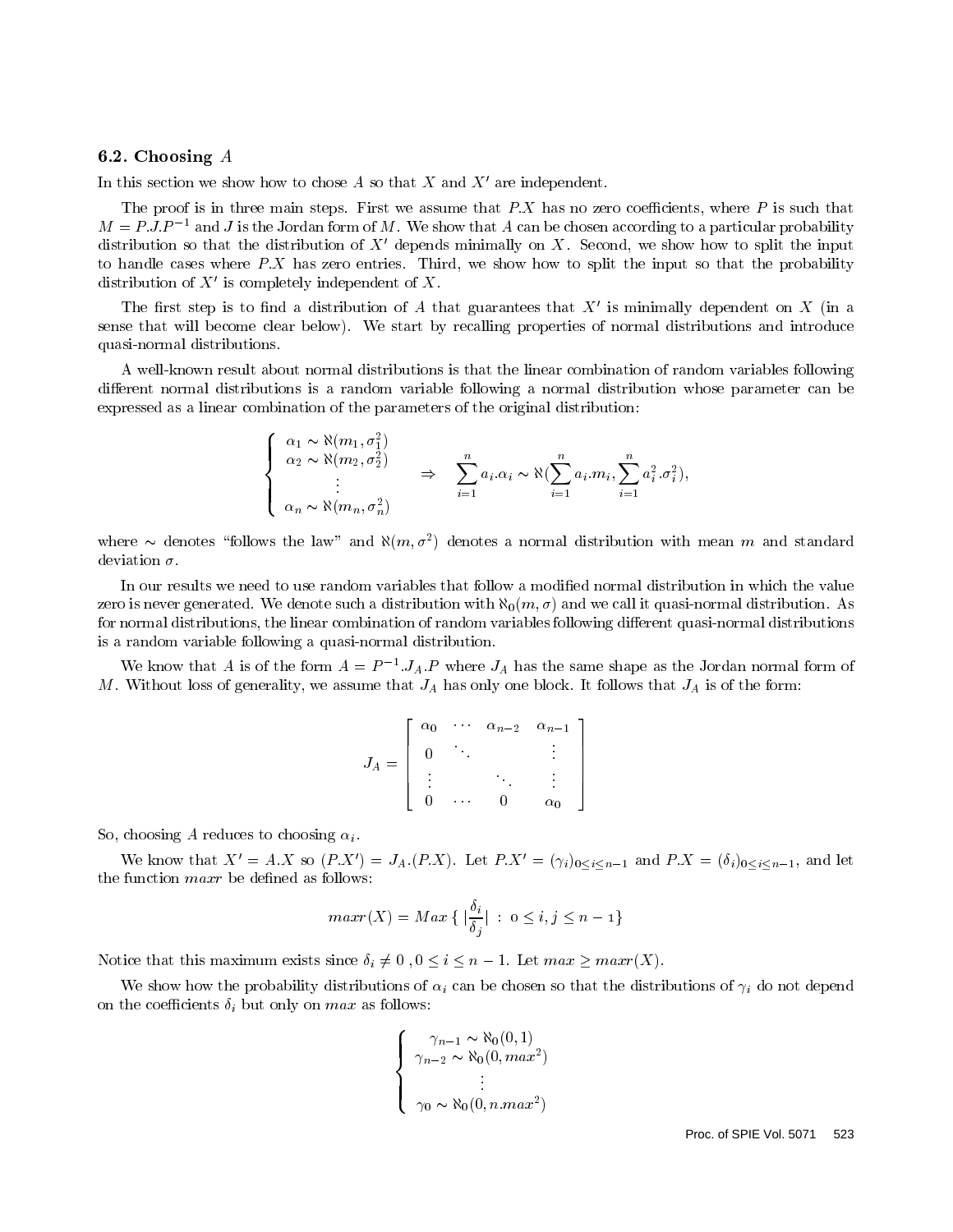By the relationship between  $P.X$  and  $P.X'$  above, we have:

$$
\begin{cases}\n\gamma_{n-1} = \alpha_0 . \delta_{n-1} \\
\gamma_{n-2} = \alpha_0 . \delta_{n-2} + \alpha_1 . \delta_{n-1} \\
\gamma_0 = \alpha_0 . \delta_0 + \dots + \alpha_{n-1} . \delta_{n-1}\n\end{cases}
$$

Let  $\aleph_0(0, \sigma_i^2)$  be the distribution of  $\alpha_i$ ,  $0 \le i \le n-1$ . If we choose the coefficients  $\sigma_i$  recursively as follows :

$$
\begin{cases}\n\sigma_0^2 = \frac{1}{\delta_{n-1}^2} \\
\sigma_i^2 = \frac{1}{\delta_{n-1}^2} (i.max^2 - (\sum_{k=0}^{i-1} \sigma_k^2 \cdot \delta_{n-i+k-1}^2)) \quad \forall i \in [1, n-1]\n\end{cases},
$$

it follows that  $\forall i \in [1, n-1], \sigma_i^2 \geq 0$  (due to the choice of max) and that the entries of P.X' follow the laws  $\aleph_0(0,1)$ ,  $\aleph_0(0, max^2)$ ... $\aleph_0(0, n.max^2)$  (by the properties of quasi-normal distributions) (we omit the details of the calculation).

So far, we have only proved that distribution of  $P.X'$  only depends on an upper bound on  $maxr(X)$ . Now, we show how the input can be split into two inputs  $Y_m$  and  $Z_m$  such that  $max = 2$  is acceptable upper bound for  $max(Y_m)$  and  $max(Z_m)$ . The input X is the sum of  $Y_m$  and  $Z_m$  and  $P.Y'_m$  and  $P.Z'_m$  are completely independent of  $X$  and of each other. We first show how the input can be split to handle the case where  $P.X$  has some zero entries. Then, we show how to split the input so that  $max = 2$  is an acceptable upper bound.

#### 6.2.1. Splitting the Input

We first show how to split X into Y and Z such that  $X = Y + Z$  and P.Y and P.Z have no zero entries. Then we show how to split X into  $Y_m$  and  $Z_m$  such that  $max(Y_m) \leq 2$  and  $max(Z_m) \leq 2$ . Encryption is applied independently to  $Y_m$  and  $Z_m$  without leaking any information about X and the output for X is recovered by adding the encrypted outputs for  $Y_m$  and  $Z_m$ . To avoid giving the server any additional information, we split X even if P:X has no zero entries and  $maxr(X) \leq 2$ .

While many choices for Y and Z would work, we are interested in values for Y and Z that are easy to calculate and can lead to a simple correctness argument. We choose  $Y = P^{-1}$ . ( $|P.X| + 1_v$ ) where  $|P.X|$  is a vector whose values are the absolute values of the vector  $P.X$  and  $1<sub>v</sub>$  is a vector of size n whose entries are all equal to 1. We choose  $Z = X - Y = P^{-1} (P.X - P.X - 1_v)$ . It is straightforward to verify that P.Y and P.Z have no zero entries.

Let  $Y_{max} = Max\{|(P.Y)_i| : 1 \le i \le n\}$  and Let  $Z_{max} = Max\{|(P.Z)_i| : 1 \le i \le n\}$  and Let  $max_v$  be a vector whose entries are all equal to  $max(Y_{max}, Z_{max}) + 1$ . Now consider the two vectors  $Y_m = Y + P^{-1}max_v$ and  $Z_m = Z - P^{-1}max_v$ . Note that  $X = Y + Z = Y_m + Z_m$ . It is straightforward to show that  $max(Y_m) \leq 2$ and  $maxr(Z_m) \leq 2$ . Also, both  $P.Y_m$  and  $P.Z_m$  have no zero entries.

Since  $P.Y_m$  and  $P.Z_m$  have no zero entries, we can encrypt  $Y_m$  and  $Z_m$  by multiplying them with  $A_y$  and  $A_z$ , where  $A_y$  and  $A_z$  are chosen independently of each other according to the distribution of A above. Since  $max(Y_m) \leq 2$  and  $max(Z_m) \leq 2$ , 2 can be used in place of max in the equations.

Also,  $pr(Y'_m \cap Z'_m) = pr(Y'_m) \cdot pr(Z'_m)$  because the matrices used to hide  $Y_m$  ad  $Z_m$  are independent. This will be sufficient to prove that  $X$  is hidden by the scheme.

THEOREM 6.6.  $pr(X \mid Y'_m \cap Z'_m \cap l \cap M \cap l) = pr(X)$ 

*Proof.* Since X is independent of M and l, it is enough to prove that  $pr(X \mid Y'_m \cap Z'_m) = pr(X)pr(X \mid Y'_m \cap Z'_m)$  $Z'_m$ ) =  $\frac{pr(Y_m \cap Z_m + A)pr(x)}{pr(Y'_m \cap Z'_m)}$ . But, by the choice of  $A_y$  and  $A_z$   $pr(Y'_m \cap Z'_m \mid X) = pr(Y'_m \cap Z'_m)$ . So, the result holds. **D** 

The proof that X is independent of any number of encrypted split inputs is identical to the above proof as long as the encryption matrices of different inputs are chosen independently.

In the next section, we show how the client can efficiently determine whether the results returned by the server are correct or not. Given the results for input splitting, we assume that the input X is such that  $P.X$  has no zero entries.

524 Proc. of SPIE Vol. 5071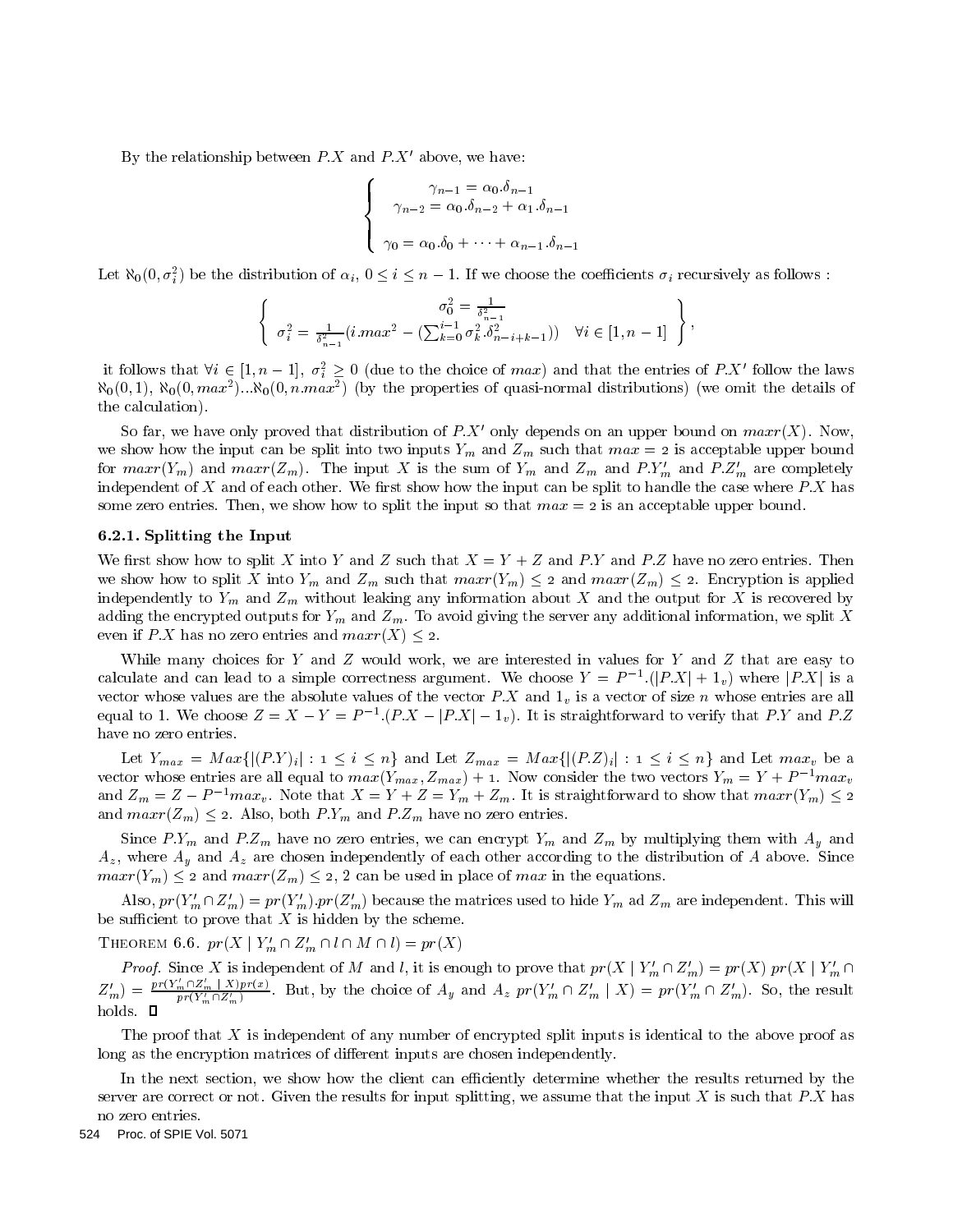#### 7. CHECKING FOR CORRECTNESS

Intuitively, the idea of checking for correctness is to make the server do some additional calculation that are mized with the program calculation and whose result the client knows beforehand. The calculation are mized in suchaway that the server cannot return incorrect output without that showing in the additional calculation whose result the client knows.

### 7.1. Padding

In order to check for correctness, the matrix M needs to be padded. So, instead of providing the server with  $M$ , the server is provided with the encrypted form of a padded matrix  $P_M$ :

$$
P_M=\left[\begin{array}{cc} M & 0 \\ P_1 & p_2 \end{array}\right]
$$

where  $P_1$  is a 1  $\times$  n matrix and  $p_2$  is a 1  $\times$  1 invertible matrix both unknown to the server and appropriately chosen as explained below".

The encrypted matrix  $P'_{M}$  is

$$
P'_M = K^{-1} \, P_M \, K
$$

where K is an invertible matrix chosen of the form  $\begin{bmatrix} |Id_n & 0 \\ K_3 & k_4 \end{bmatrix}$  to simplify calculation.

The choice of  $K$  implies that

$$
P'_M = \left[ \begin{array}{cc} M & 0 \\ M_3 & m_4 \end{array} \right],
$$

where  $M_3$  is a  $1 \times n$  matrix and  $m_3$  is a  $1 \times 1$  matrix.

The input  $\Gamma$  is also padded and we write  $\Gamma$  is also padded and we write  $\Gamma$  is also padded and we write  $\Gamma$  $\begin{bmatrix} X_1 \\ x_2 \end{bmatrix}$  where  $X_1$  is the input vector of dimension n and  $x_2$ is a scalar padding value.

By definition of  $K$ , we have:

$$
\left[\begin{array}{cc} Id_n & 0 \\ K_3 & k_4 \end{array}\right] \cdot \left[\begin{array}{cc} M & 0 \\ M_3 & m_4 \end{array}\right] = \left[\begin{array}{cc} M & 0 \\ P_1 & p_2 \end{array}\right] \cdot \left[\begin{array}{cc} Id_n & 0 \\ K_3 & k_4 \end{array}\right] \tag{1}
$$

The matrix equation is equivalent to the system of equations:

$$
\begin{cases}\nK_3.M + k_4.M_3 = P_1 + p_2.K_3 \\
k_4.m_4 = p_2.k_4\n\end{cases}
$$
\n(2)

the two equations of system (2) are equivalent to,

$$
\begin{cases}\nP_1 = K_3.M + k_4.M_3 - m_4.K_3 \\
p_2 = m_4\n\end{cases}
$$

since  $k_4$  is invertible.

Hence, for all  $K_3$ , and invertible  $k_4$  there exists  $P_1$  such that relation (1) is satisfied. In what follows, we assume that all entries in  $K_3$  and  $k_4$  are uniform random variable in the interval  $]0,1[$  and that  $P_1$  is chosen accordingly.  $(K3, k_4)$  is an element of the open hypercube  $]0, 1[^{n+1}$  with all coordinates chosen uniformly at random.

 $\mathbb{N}$ Notice that padding does not require much extra computations by the server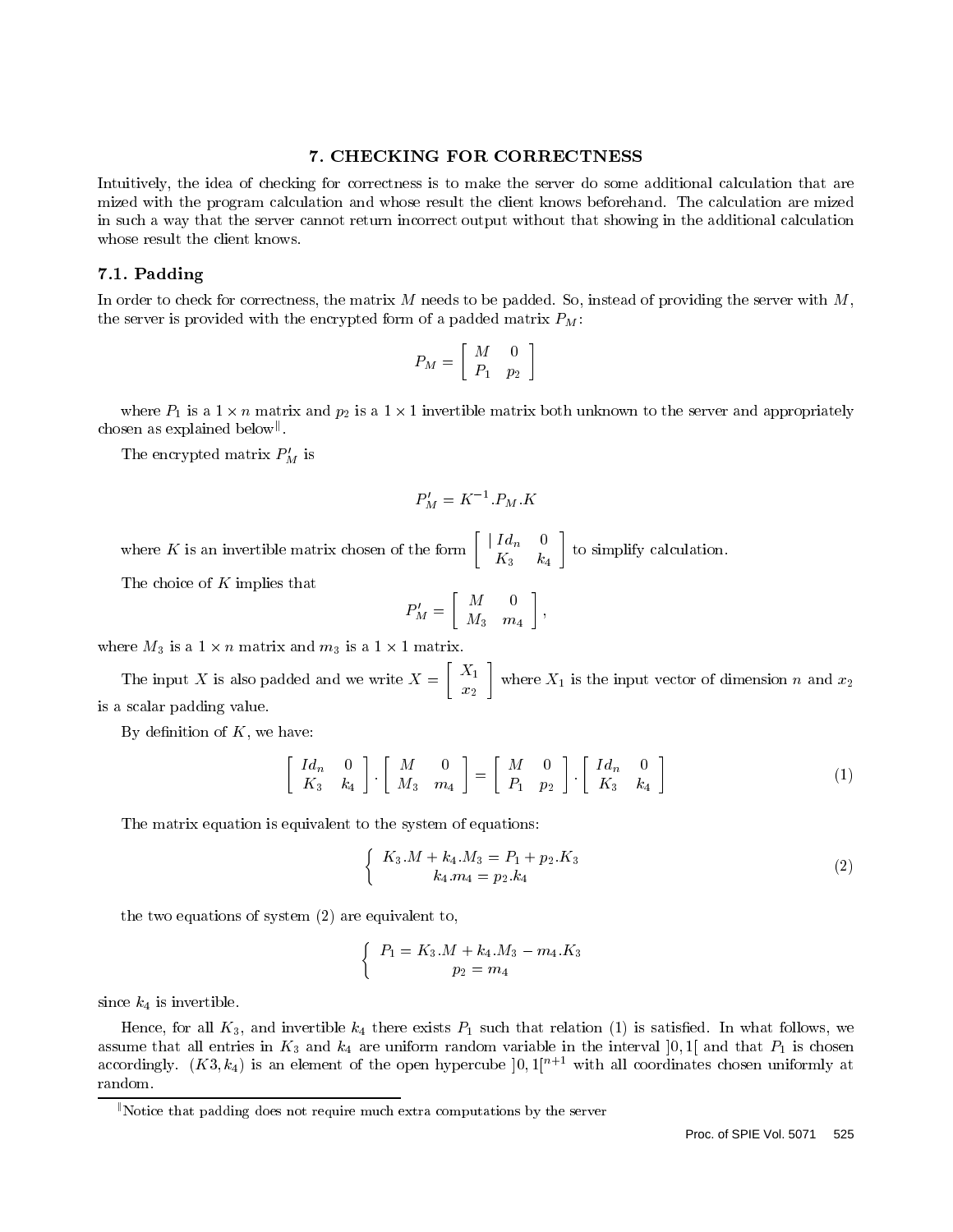The correctness check is done in more than one step. First we assume that the client knows the correct value of  $x_2$  then we show how the check of correctness can be done without that assumption.

We first note that padded part of the output should satisfy

$$
x_2 = K_3 \cdot X_1' + k_4 \cdot x_2' \tag{3}
$$

(here  $x_2$  is the padded value of the output and  $[X_1, x_2]^-$  is the encrypted output. If the server returns incorrect values for  $X$ , say  $X_1 + X_{1\delta}$  and  $x_2 + x_{2\delta}$ , then  $X_{1\delta}$  and  $x_{2\delta}$  should satisfy:

$$
K_3. X'_{1\delta} + k_4. x'_{2\delta} = 0 \tag{4}
$$

so that the chents detects no modification of the value of  $x_2$ . Any entry of  $\Lambda_{1\delta}$  and  $x_{2\delta}$  is not zero, then Equation (4) defines a part of a hyperplane inside the open hypercube [0, 1[n+1], where the non-zero values of  $X_{1\delta}$  and  $x_{2\delta}$ are the coefficients and the entries of  $K_3$  and  $k_4$  are the unkowns. In the continuous case, the probability that  $(K_3, k_4)$  belongs to that [art of hyperplane is zero. In practice, all value are discreet and we need to make the argument that the probability that the host can cheat without being detected can be made as small as needed. By a continuity argument, the accuracy over ]0; 1[ can be chosen so that the probability of Equation 4 being satisfied with non zero  $X'_{1\delta}$  and  $x'_{2\delta}$  can be made arbitrarily small.

The discussion so far assumed that the client knows the output value for  $x_2$ . Unfortunately, the client cannot compute the output for  $x_2$  efficiently. So, the client has to make the server calculate that value for her! This can be achieved as follows.

We decompose the original input<sup>\*\*</sup> (including the padded part) into two parts:

$$
\left(\begin{array}{c} X_1 \\ x_2 \end{array}\right) = \alpha. \left(\begin{array}{c} S_1 \\ s_2 \end{array}\right) + \left(\begin{array}{c} 0 \\ \beta \end{array}\right)
$$

with  $\alpha$  and  $\beta$  being uniform random variables over  $]0,1[$ . The host is provided with  $\left(\begin{array}{c} S_1 \ s_2 \end{array}\right)$  and  $\left(\begin{array}{c} X_1 \ x_2 \end{array}\right)$ after encrypting them. Note that the output for  $\begin{pmatrix} 0 \\ \beta \end{pmatrix}$  is easily computed and is equal to  $\begin{pmatrix} 0 \\ p_0^l, \beta \end{pmatrix}$ .  $\left.\begin{array}{c} 0\ p_2^l.\beta \end{array}\right).$ If the results returned by the server are  $\left( \begin{array}{c} T_1 \end{array} \right)$  and  $\left( \begin{array}{c} T_1 \end{array} \right)$  $\begin{array}{c} T_1 \ t_2 \end{array}$  and  $\begin{array}{c} Y_1 \ y_2 \end{array}$  , the c  $\begin{pmatrix} Y_1 \ y_2 \end{pmatrix}$ , the client checks if  $\alpha \cdot t_2 + p_2 \cdot \rho = y_2$ .  $2$  if the state of  $\sim$  2012  $\sim$  . The state of  $\sim$  100  $\sim$  500  $\sim$  500  $\sim$  500  $\sim$  500  $\sim$  500  $\sim$  500  $\sim$  500  $\sim$  500  $\sim$  500  $\sim$  500  $\sim$  500  $\sim$  500  $\sim$  500  $\sim$  500  $\sim$  500  $\sim$  500  $\sim$  500  $\sim$  500

is satisfied. If the equality is satisfied, then the client can use the value of  $\alpha.t_2 + \beta^n$  as the correct value of  $x_2$ output. Indeed, the probability that the host returns incorrect values can be made arbitrarily small in this case also using an argument similar to the one used above.

The correctness check might seem too complicated. Unfortunately, we were not able to find any simpler check. The source of the problem is the following. The program we consider calculates a linear function of  $X$ . If the client sends X and  $\alpha_1X, \alpha_2X, \ldots, \alpha_tX$ , to the server, where  $\alpha_i$  are random values, the server would have to return output values that obey the same ratios as the input values. Nevertheless, the server can still cheat by multiplying all the output values with a constant factor. Our approach does not suffer from this weakness.

By original input we mean the input obtained after the splitting operation